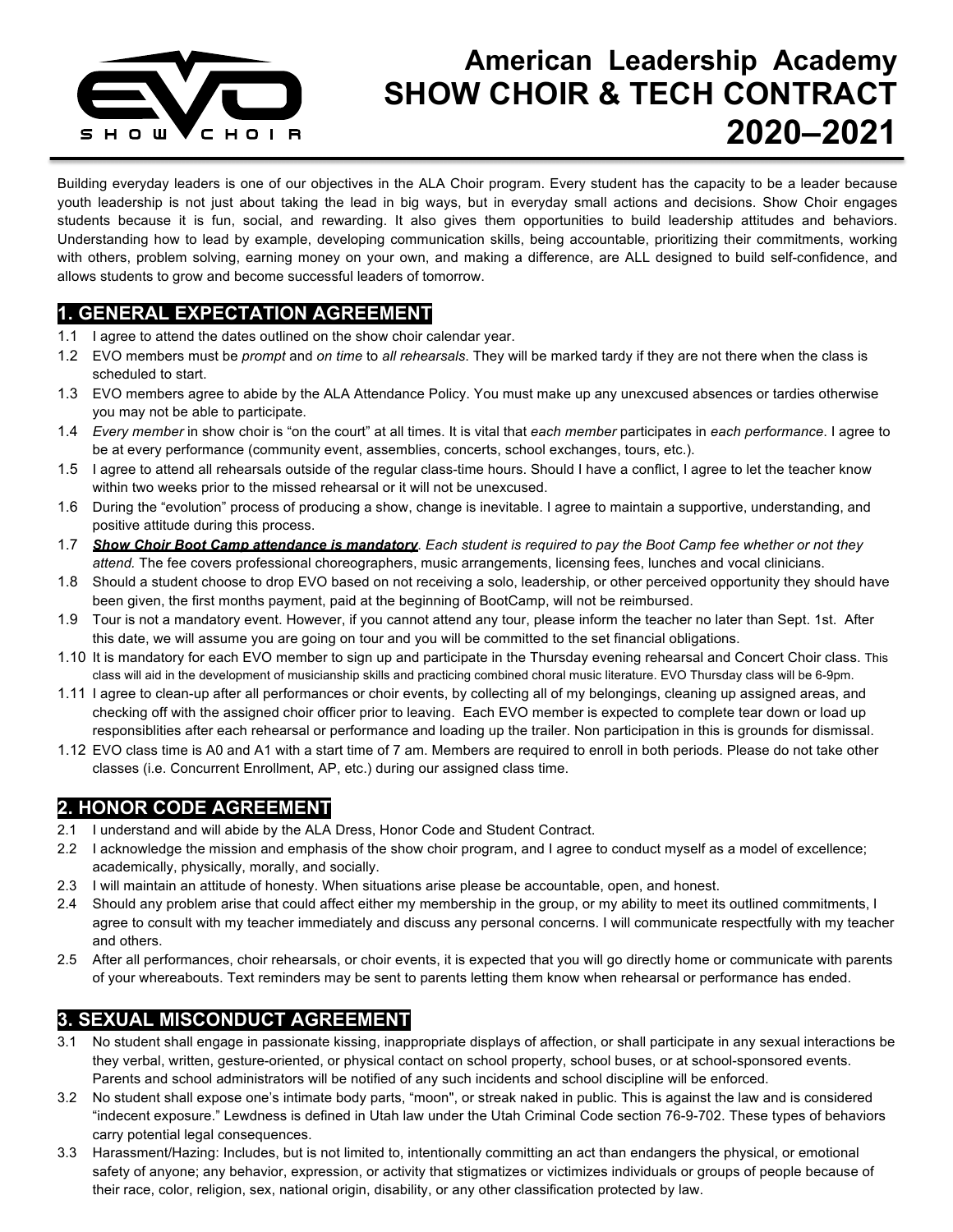- 3.4 Sexual Assault/Battery: As defined in Utah Code 76‐9‐702. An attempt, threat, or act of intentionally touching, whether or not through clothing, the anus, buttocks, or any part of the genitals of another person, or the breast of a female, and that person knows or should know that his or her behavior will likely cause affront or alarm to the person touched.
- 3.5 Sexual Harassment: Includes, but is not limited to, unwelcome sexual advances, unwanted requests for sexual favors, or other unwanted verbal, visual, or physical conduct of a sexual nature made against another person of the same or opposite gender.

#### **4. ACADEMIC PERFORMANCE AGREEMENT**

- 4.1 I understand that being in show choir is not an excuse to let my grades suffer. I will maintain at least a 2.5 GPA or higher. (If you are below a 2.5 GPA at any of the grade checks, you will be placed on probation until it is made up and may not be eligible to perform.)
- 4.2 When tours, rehearsals or performances conflict with my school schedule, I agree to get missing assignments completed and turned in. I will communicate with my teachers and manage the expectations they set forth to maintain good grades.
- 4.3 I agree to attend my school classes the **day before and the day after tour** so I can prioritize my academic commitments.
- 4.4 I agree to stay "on track" for graduation and realize that I will be unable to perform if suspended and may be pulled from Fine Art classes.

#### **5. CONDUCT IN REHEARSAL AGREEMENT**

- 5.1 I understand if I miss rehearsals I may lose my opportunity to participate in certain numbers and could be grounds for dismissal from the group. If missing rehearsals for an illness or a family emergency, please inform the teacher of the situation. Being tired, doing homework, continually being excused from class for various reasons, are not valid reasons to miss class. Please do all that you can to be in class. *Lack of communication, and consistant tardies & absences, are grounds for dismissal. Once said student is dismissed from this class, the student will owe all fees due up to the month they are dismissed.*
- 5.2 I agree to *wear assigned EVO t-shirt and assigned black shorts and/or black leggings each day in class, assigned field trips, or tours.* If assigned clothing is not here, the student will be asked to call a parent to bring them or the student will be asked to not participate in said event or activity.
- 5.3 I will treat other students with respect and not gossip. I will treat others as I would like to be treated. Plan on talking with your teacher and the person you gossiped about, to clear things up.
- 5.4 I will follow instructions and show respect to teachers, choir officers, choreographers and other EVO members. The choreographers are the professionals; talking back to them is grounds for dismissal from the group. It is also expected that you honor the class officers and give them the same respect.
- 5.5 I will actively participate in all aspects of the rehearsal, concert preparation, and cleanup after each performance and class period. (Refer to section 1.9 for expectations.)
- 5.6 Due to the nature of show choir competition, changing costumes in front of each other is inevitable. *It is MANDATORY to wear assigned leotards or compression shorts for modesty purposes.*
- 5.7 Concerns with friendships within EVO that may arrise outside of the choir classroom setting, must be resolved personally or with parents. It is not the teachers responsibility to interviene with EVO friends unless concerns arrise during regular class time or scheduled events.

### **6. TOUR, COMPETITIONS, AND LOCAL PERFORMANCE AGREEMENT**

- 6.1 I agree to communicate my choir calendar commitments with my work and/or parents. *Not keeping your commitments is grounds for dismissal from the group.*
- 6.2 I realize that it is my responsibility to be *aware* of all performance obligations and dates. This includes updated performances changed or communicated via text or email.
- 6.3 I agree to arrive on time for all departures.
- 6.4 I agree to complete my set-up, strike, loading, and unloading assignments. (*Refer to section 1.11 for expectations*.)
- 6.5 I will wear the designated uniform at the appropriate times while on tour or at performances.

#### **7. PERSONAL & GROUP FINANCIAL AGREEMENT**

- 7.1 I agree to pay the first Choir Payment on the first day of Boot Camp in August.
- 7.2 I agree to pay choir fees by making 6 monthly payments starting in August. I agree to finalize all show choir fees no later than February. *I understand in order for my student to participate in tour or home productions, I must be up to date with all payments.*
- 7.3 I understand that student fundraising opportunities are for my benefit and are my responsibility if I desire to participate. I understand that it is my responsibility to earn the money for choir and that it is not the sole responsibility of my parents or ALA. *I understand that the summer is the best time to earn show choir fees.*
- 7.4 I understand that I am responsible for providing my personal costume items such as nylons, changing shorts, leotards, and make-up, etc.
- 7.5 I understand the need, importance, and required participaton in the proposed general fundraising endeavors: 1) Singing ValentineTelegrams and 2) Snap-Raise Donations. I realize that these fundraisers help fund our Show Band and EVO competition set which helps us directly. Without said fundraisers, we would not have the blessing of performing with a live band. These donations have also bought show band equipment, music purchases, & other choir needs.
- 7.6 All payment transactions must be made online or at the JH front desk.
- 7.7 I understand that *each high school choir member must order a tuxedo or Concert Choir dress*. *These fees are not included in the EVO finance agreement* and will be added to your account in August after the individual needs of each EVO member are determined.

#### **8. PERMISSION FOR RELEASE**

ALA may use any photos, audio recordings, videography, or internet use, in which I appear as a member of a show choir without any restriction. Individual names will not be provided.